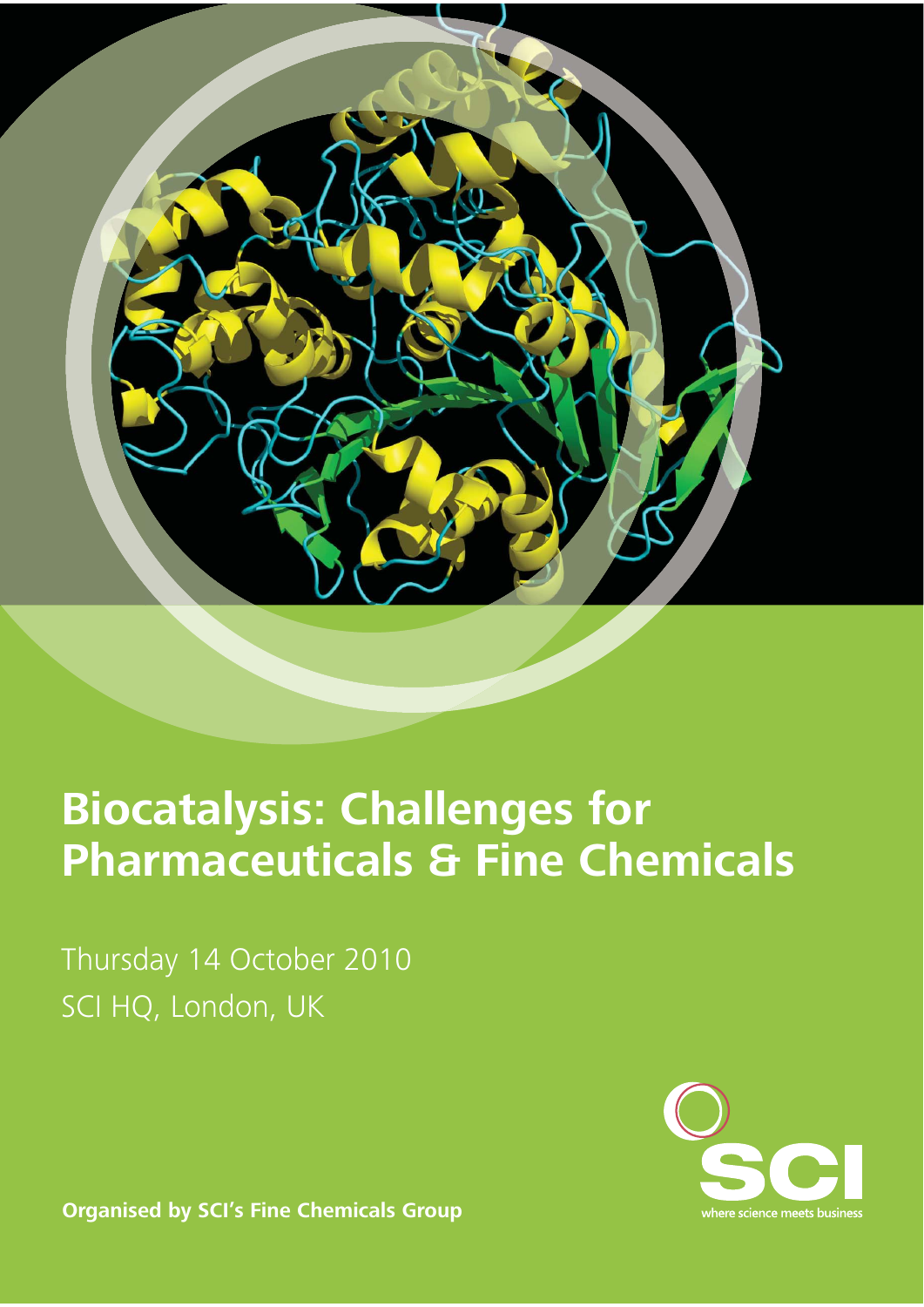| 10.15 | Registration, refreshments and poster display                                                                                                                           |  |
|-------|-------------------------------------------------------------------------------------------------------------------------------------------------------------------------|--|
| 11.00 | <b>Introduction and welcome</b>                                                                                                                                         |  |
| 11.05 | <b>Cross-Linked Enzyme Aggregates (CLEAs) as industrial</b><br><b>biocatalysts</b><br>Prof Roger Sheldon, Delft University of Technology, The Netherlands               |  |
| 11.50 | A new chemoenzymatic approach to chiral<br>(bicyclic [2.2.2] octan-2,5-diones and diene) ligands<br>Dr Andy Carnell, University of Liverpool, UK                        |  |
| 12.35 | Lunch and poster display                                                                                                                                                |  |
| 13.35 | <b>Biocatalysis: Present practice and future trends</b><br>Dr Andy Wells, AstraZeneca, Charnwood, UK                                                                    |  |
| 14.20 | Scaling biocatalysis in the pharmaceutical industry<br>Dr Roger Howard, Pfizer, Sandwich, UK                                                                            |  |
| 15.05 | Refreshments and poster display                                                                                                                                         |  |
| 15.30 | <b>Novel biocatalysis in process chemistry</b><br>Dr Ian Fotheringham, Ingenza, UK                                                                                      |  |
| 16.15 | <b>Biocatalysis: Integration of chemistry and biotechnology to</b><br>enable sustainable manufacturing solutions<br>Dr Elise Meulenbroeks, DSM, Geleen, The Netherlands |  |

**17.00 Closing remarks**

## Please pass this flyer on to a colleague

## **Organisers**

Programme

Programme

Paul Worthington, Syngenta Alan Pettman, Pfizer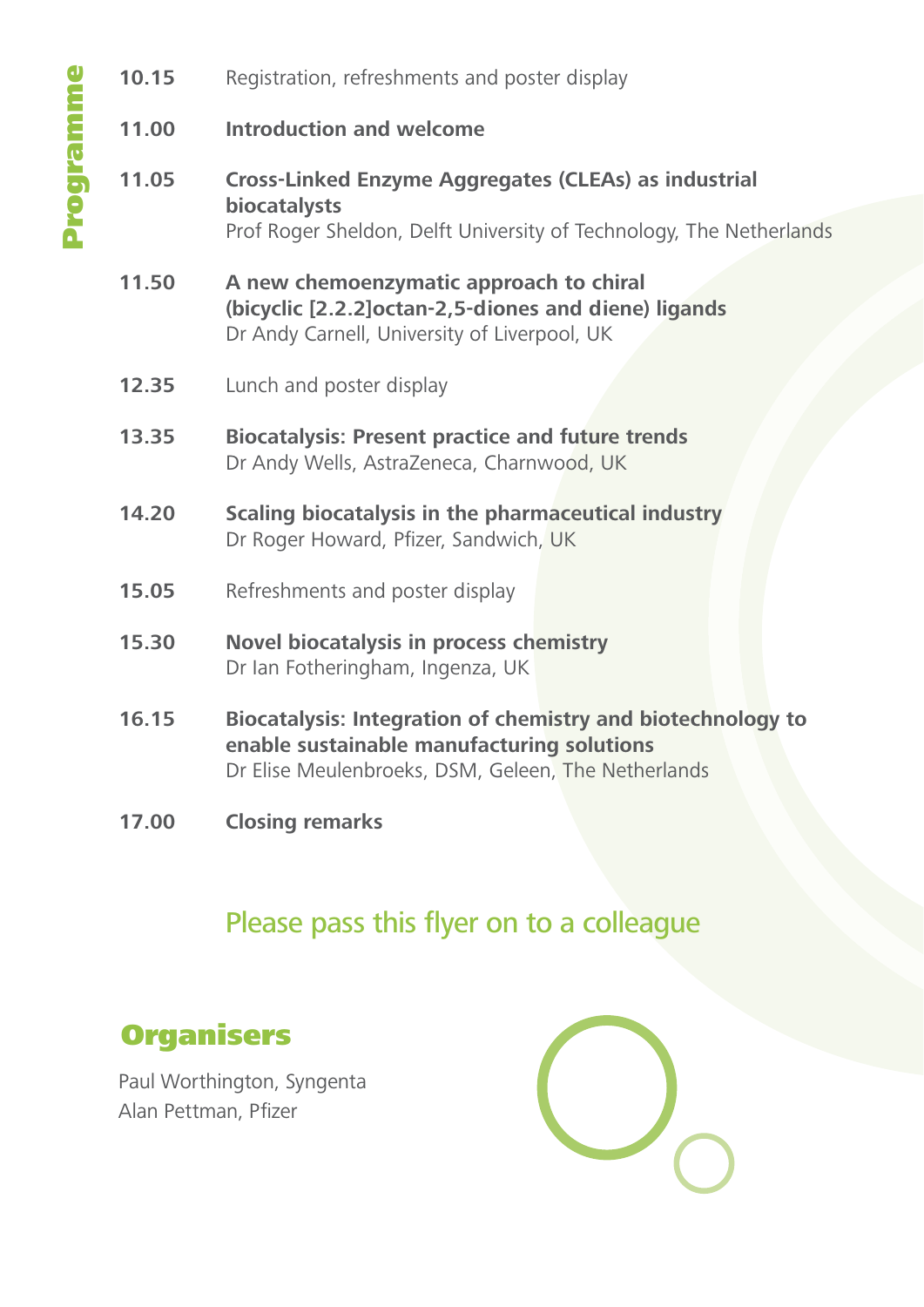

*Biocatalysis has seen a renaissance in the Pharmaceutical industry.*

Through recent innovations in enzyme evolution and high throughput screening; biocatalysis has seen a renaissance in the Pharmaceutical and Fine Chemical industries. Many myths and taboos associated with this technology are now being dispelled through exciting research and related industrial applications. This symposium provides an excellent opportunity for synthetic chemists working in both academia and industry to experience how biocatalysis is being applied to the design of chemical routes and processes for the synthesis of Pharmaceuticals, Agrochemicals & Fine Chemical intermediates. In addition, presentations from industrial researchers and key academics will provide delegates with an appreciation of the latest innovations in the use of biocatalysts.

This event will appeal to scientists working in the area of biocatalysis but also to organic chemists wishing to gain a wider appreciation of how biocatalysts can be applied in their research work. For chemists working in industry, deepening the understanding of this technology will help in the discovery of new active molecules and the design of safer & greener manufacturing processes.

### Posters

Offers of posters are invited. Delegates are strongly encouraged to submit early applications for poster, as numbers will be limited. Please send a one-page abstract to conferences@soci.org.

#### 5% discounts apply to all SCI conferences by booking online at www.soci.org/events

SO Information on SCI **S** ormation

SCI is an international. independent charity whose remit is to promote the application of science for the benefit of society.

SCI is the publisher of many well respected journals and industry leader Chemistry & Industry magazine (C&I). SCI can offer a network of contacts spanning education, science and business, an in-depth knowledge of chemical related industries together with a rolling programme of conferences, awards and scholarships to help further knowledge and support those involved in the sector no matter what stage of their careers.

For more information on the benefits of joining SCI please go to www.soci.org/membership